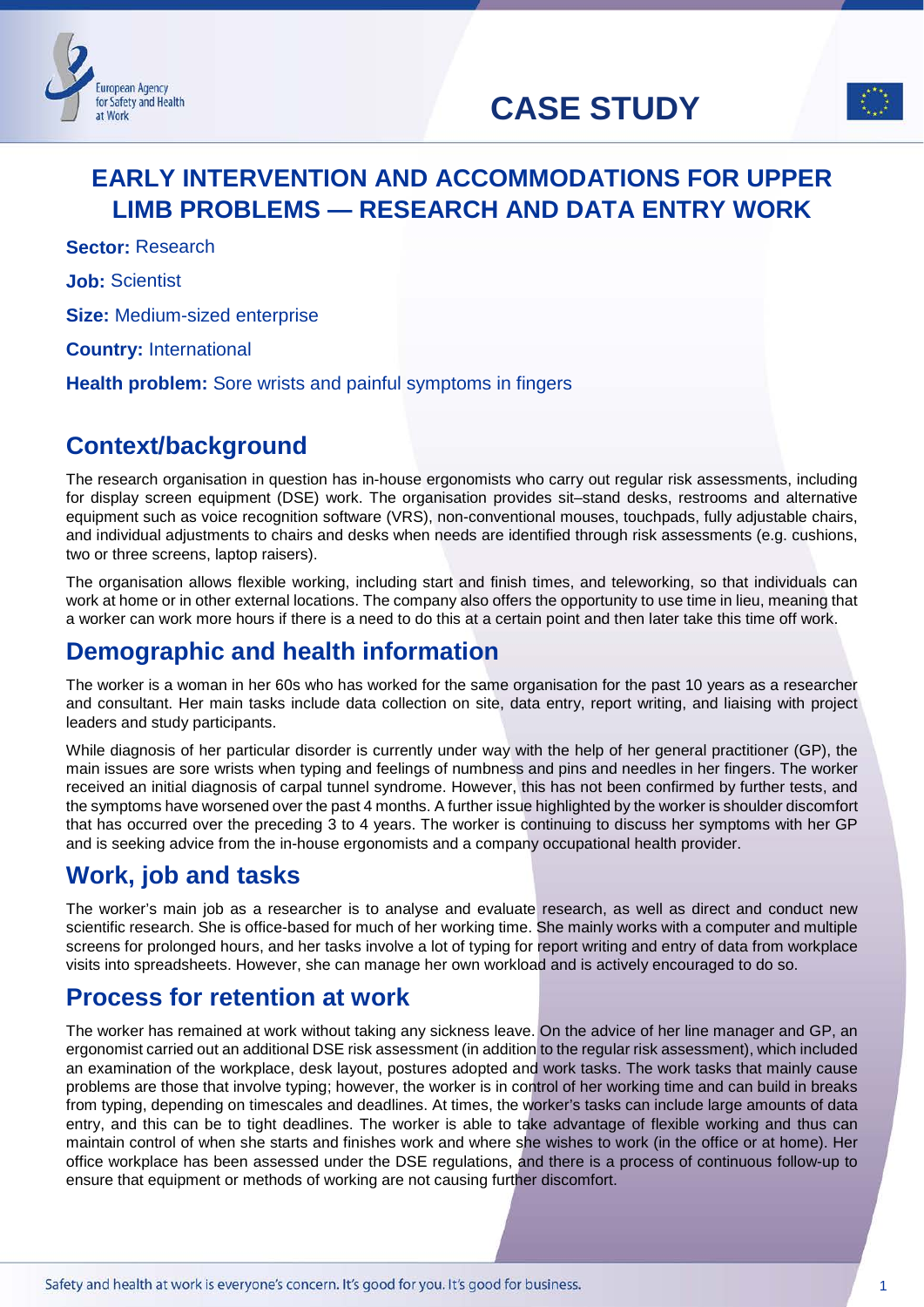The company has adopted flexible working for all, so there is no stigma when a worker prefers to come into the office later or earlier.

### **Support given and by whom**

The line manager has been supportive throughout the whole process of the ergonomic risk assessment and during the trial of novel equipment. The team of in-house ergonomists and the worker's line manager have been involved since musculoskeletal disorder (MSD) issues were first reported, to try to enable the employee to accomplish her work tasks in relative comfort.

The human resources (HR) function in the organisation has also organised an appointment with an occupational health physician to enable a professional assessment of the disorder.

Most chronic MSDs are difficult to diagnose, and the initial diagnosis by the GP has changed, with a formal diagnosis yet to be made. Therefore, it is important during the process of adjustment for the worker to try out various tools and strategies.

### **Workplace changes**

#### *Tools and equipment*

A range of different measures have been tried, including the provision of a wrist splint, which continues to be used by the worker. The worker, on the advice of the in-house ergonomists, has been provided with a range of interventions, including an upright mouse, a smaller mouse, a wrist rest (no longer used) and VRS. The opportunity to trial different items of equipment to find out if something would help was important in this case.

While VRS is a useful tool, consideration must be given to what the individual is using the equipment for. For example, VRS is not always helpful when working with data and spreadsheets. Furthermore, the location of the individual needs to be considered, for example if they are working in an open-plan office and their talking might disturb other people. In addition, the learning time for both the worker and the VRS, to ensure it works efficiently, needs to be considered.

#### *Workplace*

As a result of a DSE assessment, the worker's desk area has been rearranged on the advice of an ergonomist, with her keyboard being positioned under the desk on a movable shelf, to allow her to sit with her feet on the floor rather than on a footrest. This was to reduce the feeling of being too high up on the seat to reach the desk surface, as she is small in stature.

#### *Tasks*

Methods were also identified to reduce typing tasks for the worker, as these can cause discomfort. Some data entry tasks have been passed to other support staff in the organisation. This intervention was requested by HR and the worker's line manager. This has reduced the need for continuous typing under time pressure and for extended periods of time or to input data using VRS, which can be difficult.

#### *Work travel*

The worker works flexibly, so does not need to be at her workplace for a specific time. She commutes by car but does not have any issues when driving. Travelling to external workplaces and meetings is not considered a problem or to trigger her symptoms, and for this reason no specific adjustments regarding travelling have been made.

#### *Working time*

Working flexibly allows the worker to arrange her appointments with various specialists. Since her condition is not yet fully understood or diagnosed with certainty, it is quite important for her to be able to arrange her working time around her medical appointments.

#### *Health and safety risks identified*

A health and safety risk identified was continuous working without breaks, and as part of this continuous typing was identified as a risk. The employee was advised to take frequent breaks and to avoid typing when she feels pain, if possible. In addition, she was advised by the ergonomics team not to overuse her wrists and to try to use her keyboard without twisting her wrists in the horizontal plane.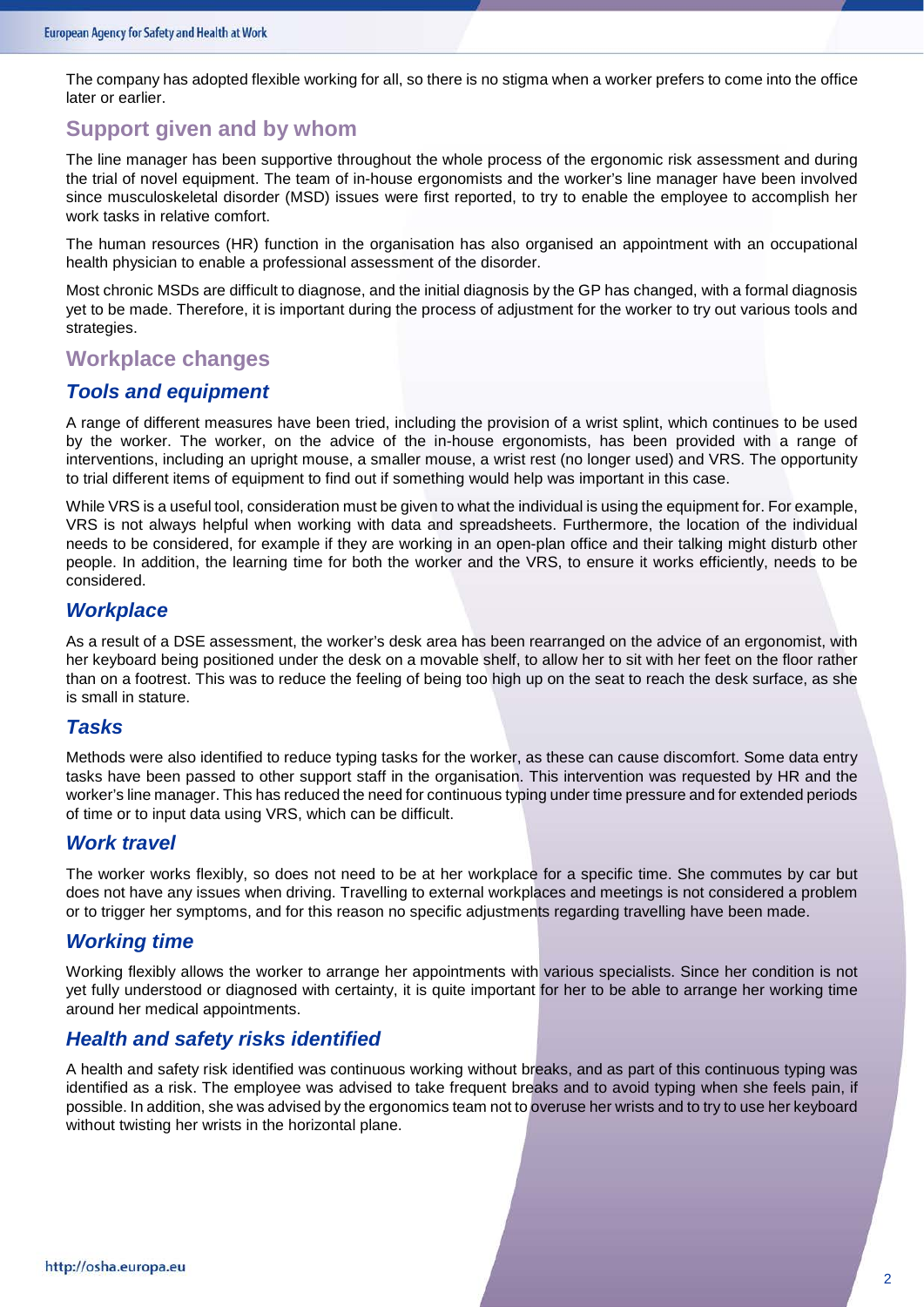### *Ease or difficulty of implementing the advice*

The changes that have been implemented have been minimal in relation to ensuring that the worker understands she can take a flexible approach to work. They have included simple changes such as new equipment (e.g. a new mouse) and moving the height of the keyboard (e.g. the moveable shelf).

What has been more difficult has been the introduction of VRS, as how long it takes to learn how to use the software and how long it takes the software to learn the voice of the user were not anticipated. While this was a challenge, it was important to ensure that technical support was made available to the worker and that time to learn how to use the software was negotiated with the worker's line manager.

A difficulty with the workplace changes was the need for various options to be tried and tested before successful solutions could be identified. During this process, it is important to ensure that the worker is aware that the first solution tried may not be effective. Ensuring that new equipment or new desk layouts are tested by the user is important to ensure that they are effective.

### **Transferability**

The trying out of potential solutions could be transferable. While many MSDs do not have an exact and immediate diagnosis, early intervention is important to prevent worsening of symptoms. It is important therefore to try to alleviate discomfort or pain even without a proper diagnosis, and this implies trials of different items of equipment. From the viewpoint of a small business, this need not be a wasted investment, since these tools may be used by other workers.

The process of identifying problems using the DSE risk assessment method (a requirement under the DSE regulations) and as a result of this suggesting interventions and evaluating the results (both positive and negative) is also transferable to all organisations. Taking a structured approach helps in identifying what tools or changes work and why some tools do not work.

### **Lessons learned**

The lessons learned from this case include the following:

- Continued support from the line manager and HR is important.
- **Access to ergonomics expertise informs the decisions made and the interventions trialled.**
- Support measures can be put in place as soon as the worker raises the issue, whether or not there is a diagnosis.
- It was important that the healthcare professionals, HR, the line manager and the worker were able to work together to resolve issues.
- It is important to ensure that time is allocated to learning how to use new equipment.
- Trialling different items of equipment should be included in the process of accommodation.

This case teaches us that MSDs are problems that need to be addressed through a multidisciplinary approach. This includes line managers, HR, occupational health physicians and ergonomists. Good organisational support is important, and in this case the national health system was important for the worker, who was able to access help from her GP. The employee hopes to obtain a formal diagnosis soon for her MSDs and knows that her company are ready to support her with workplace accommodations.

Taking a structured approach to identifying problems, suggesting interventions and evaluating the results helps in identifying what tools or changes work and why some tools do not work.

### **Costs and benefits**

Beyond the direct benefits of keeping an expert employee at work, the case shows that novel solutions, such as technological tools and workstation transformation, can be employed quite simply and can present an immediate and easy solution, thus enabling the employee to continue working. While some items of new equipment, such as the upright mouse and the wrist rest, were rejected by the worker, such equipment is not expensive and can be easily replaced. Some such new computer tools, for example VRS, can be used by other colleagues, too, contributing to transforming the workplace into a more inclusive one.

The support provided by the worker's colleagues to help to ensure that data entry tasks are finished on time has also proven to be very helpful, and there needs to be organisational commitment to continuing this. Similar support is available to all within the organisation.